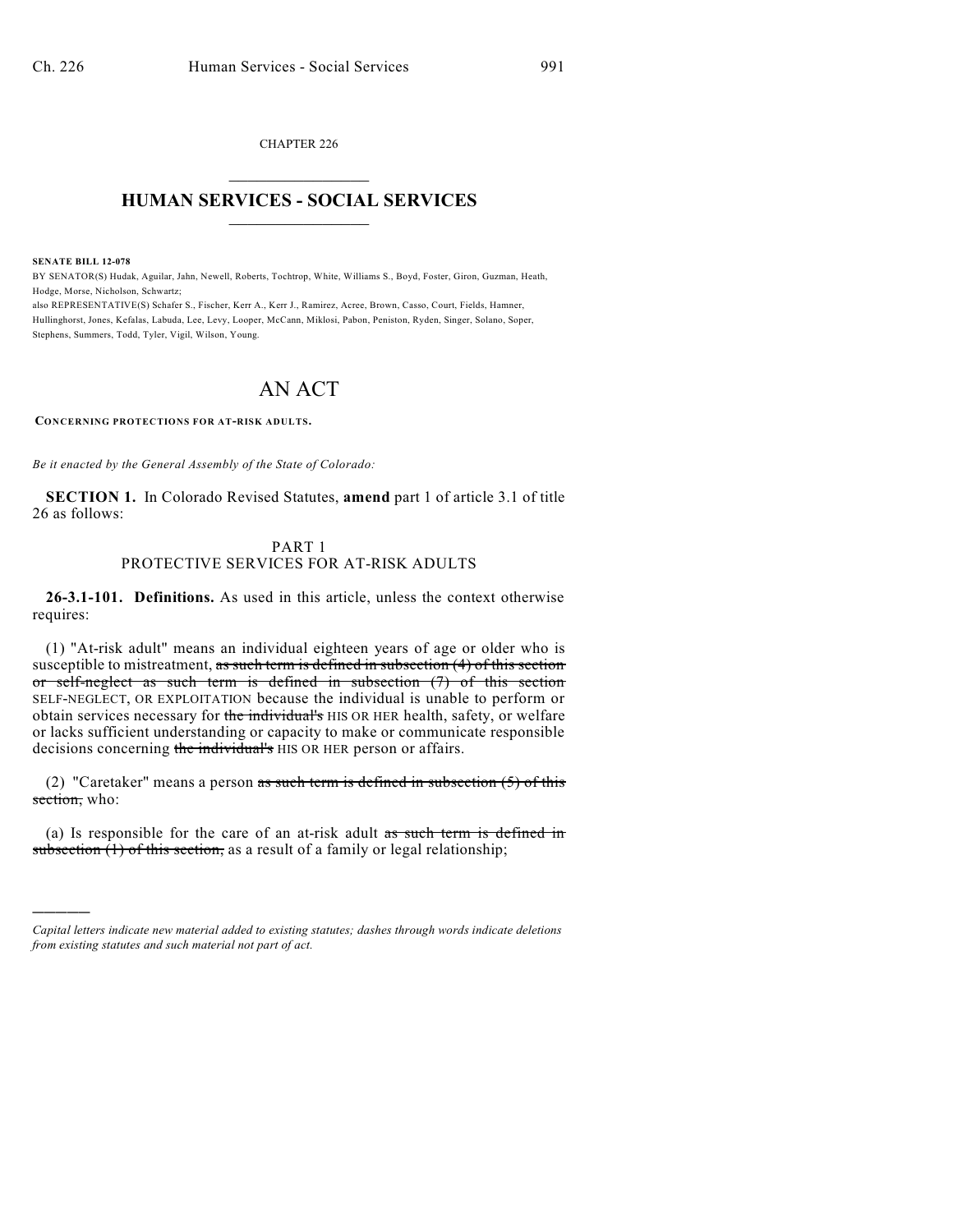(b) or who Has assumed responsibility for the care of an at-risk adult; OR

(c) IS PAID TO PROVIDE CARE OR SERVICES TO AN AT-RISK ADULT.

(3) "COUNTY DEPARTMENT" MEANS A COUNTY OR DISTRICT DEPARTMENT OF SOCIAL SERVICES.

(4) "EXPLOITATION" MEANS AN ACT OR OMISSION COMMITTED BY A PERSON THAT:

(a) USES DECEPTION, HARASSMENT, INTIMIDATION, OR UNDUE INFLUENCE TO PERMANENTLY OR TEMPORARILY DEPRIVE AN AT-RISK ADULT OF THE USE, BENEFIT, OR POSSESSION OF HIS OR HER MONEY, ASSETS, OR PROPERTY;

(b) IN THE ABSENCE OF LEGAL AUTHORITY:

(I) EMPLOYS THE SERVICES OF A THIRD PARTY FOR THE PROFIT OR ADVANTAGE OF THE PERSON OR ANOTHER PERSON TO THE DETRIMENT OF THE AT-RISK ADULT; OR

(II) FORCES, COMPELS, COERCES, OR ENTICES AN AT-RISK ADULT TO PERFORM SERVICES FOR THE PROFIT OR ADVANTAGE OF THE PERSON OR ANOTHER PERSON AGAINST THE WILL OF THE AT-RISK ADULT; OR

(c) MISUSES THE PROPERTY OF AN AT-RISK ADULT IN A MANNER THAT ADVERSELY AFFECTS THE AT-RISK ADULT'S ABILITY TO RECEIVE HEALTH CARE OR HEALTH CARE BENEFITS OR TO PAY BILLS FOR BASIC NEEDS OR OBLIGATIONS.

(5) "FINANCIAL INSTITUTION" HAS THE SAME MEANING AS SET FORTH IN SECTION 6-21-102 (6), C.R.S.

(3) (6) "Least restrictive intervention" means acquiring or providing services, including protective services, for the shortest duration and to the minimum extent necessary to remedy or preventsituations of actual mistreatment, or self-neglect, OR EXPLOITATION.

 $(4)$  (7) "Mistreatment" means an act or omission which THAT threatens the health, safety, or welfare of an at-risk adult as such term is defined in subsection (1) of this section, or which THAT exposes the AN AT-RISK adult to a situation or condition that poses an imminent risk of death, serious bodily injury, or bodily injury to the AT-RISK adult. "Mistreatment" includes, but is not limited to:

(a) Abuse which THAT occurs:

(I) Where there is infliction of physical pain or injury, as demonstrated by, but not limited to, substantial or multiple skin bruising, bleeding, malnutrition, dehydration, burns, bone fractures, poisoning, subdural hematoma, soft tissue swelling, or suffocation;

(II) Where unreasonable confinement or restraint is imposed; or

(III) Where there is subjection to nonconsensual sexual conduct or contact classified as a crime under the "Colorado Criminal Code", title 18, C.R.S.;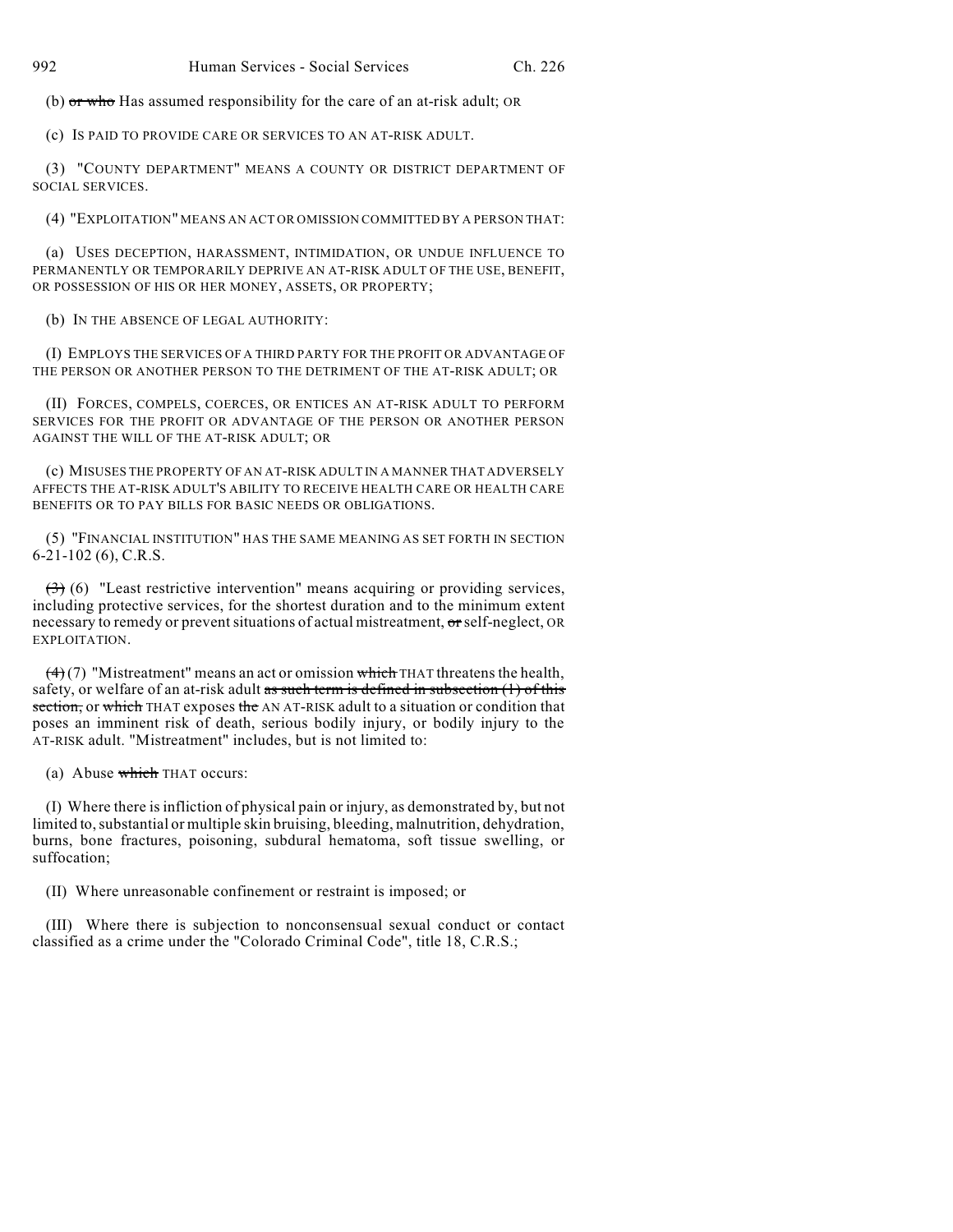(b) Caretaker neglect which THAT occurs when adequate food, clothing, shelter, psychological care, physical care, medical care, or supervision is notsecured for the at-risk adult or is not provided by a caretaker in a timely manner and with the degree of care that a reasonable person in the same situation would exercise; except that the withholding, of artificial nourishment in accordance with the "Colorado Medical Treatment Decision Act", article 18 of title 15, C.R.S., shall not be considered as abuse WITHDRAWING, OR REFUSING OF ANY TREATMENT, INCLUDING BUT NOT LIMITED TO RESUSCITATION, CARDIAC PACING, MECHANICAL VENTILATION, DIALYSIS, ARTIFICIAL NUTRITION AND HYDRATION, ANY MEDICATION OR MEDICAL PROCEDURE OR DEVICE, IN ACCORDANCE WITH ANY VALID MEDICAL DIRECTIVE OR ORDER, OR AS DESCRIBED IN A PALLIATIVE PLAN OF CARE, SHALL NOT BE DEEMED CARETAKER NEGLECT. AS USED IN THIS PARAGRAPH (b), "MEDICAL DIRECTIVE OR ORDER" INCLUDES, BUT IS NOT LIMITED TO, A MEDICAL DURABLE POWER OF ATTORNEY, A DECLARATION AS TO MEDICAL TREATMENT EXECUTED PURSUANT TO SECTION 15-18-104, C.R.S., A MEDICAL ORDERS FOR SCOPE OF TREATMENT FORM EXECUTED PURSUANT TO ARTICLE 18.7 OF TITLE 15, C.R.S., AND A CPR DIRECTIVE EXECUTED PURSUANT TO ARTICLE 18.6 OF TITLE 15, C.R.S.

(c) Exploitation which is the illegal or improper use of an at-risk adult for another person's advantage.

 $(5)$  (8) "Person" means one or more individuals, limited liability companies, partnerships, associations, corporations, legal representatives, trustees, receivers, or the state of Colorado, and all political subdivisions and agencies thereof.

 $(6)$  (9) "Protective services" means services provided by the state or political subdivisions or agencies thereof in order to prevent the mistreatment, or self-neglect, OR EXPLOITATION of an at-risk adult. Such services include, but are not limited to: Receiving and investigating reports of mistreatment, or self-neglect, the provision of OR EXPLOITATION, PROVIDING casework and counseling services, AND arranging for, coordinating, delivering where appropriate, and monitoring services, including medical care for physical or mental health needs, protection from mistreatment, and assistance with application for public benefits, referral to community service providers, and initiation of probate proceedings.

 $(7)$  (10) "Self-neglect" means an act or failure to act whereby an at-risk adult substantially endangers the adult's HIS OR HER health, safety, welfare, or life by not seeking or obtaining services necessary to meet the adult's HIS OR HER essential human needs. Choice of lifestyle or living arrangements shall not, by itself, be evidence of self-neglect. REFUSAL OF MEDICAL TREATMENT, MEDICATIONS, DEVICES, OR PROCEDURES BY AN ADULT OR ON BEHALF OF AN ADULT BY A DULY AUTHORIZED SURROGATE MEDICAL DECISION MAKER OR IN ACCORDANCE WITH A VALID MEDICAL DIRECTIVE OR ORDER, OR AS DESCRIBED IN A PALLIATIVE PLAN OF CARE, SHALL NOT BE DEEMED SELF-NEGLECT. REFUSAL OF FOOD AND WATER IN THE CONTEXT OF A LIFE-LIMITING ILLNESS SHALL NOT, BY ITSELF, BE EVIDENCE OF SELF-NEGLECT. AS USED IN THIS SUBSECTION (10), "MEDICAL DIRECTIVE OR ORDER" INCLUDES, BUT IS NOT LIMITED TO, A MEDICAL DURABLE POWER OF ATTORNEY, A DECLARATION AS TO MEDICAL TREATMENT EXECUTED PURSUANT TO SECTION 15-18-104, C.R.S., A MEDICAL ORDERS FOR SCOPE OFTREATMENT FORM EXECUTED PURSUANT TO ARTICLE 18.7 OF TITLE 15, C.R.S., AND A CPR DIRECTIVE EXECUTED PURSUANT TO ARTICLE 18.6 OF TITLE 15, C.R.S.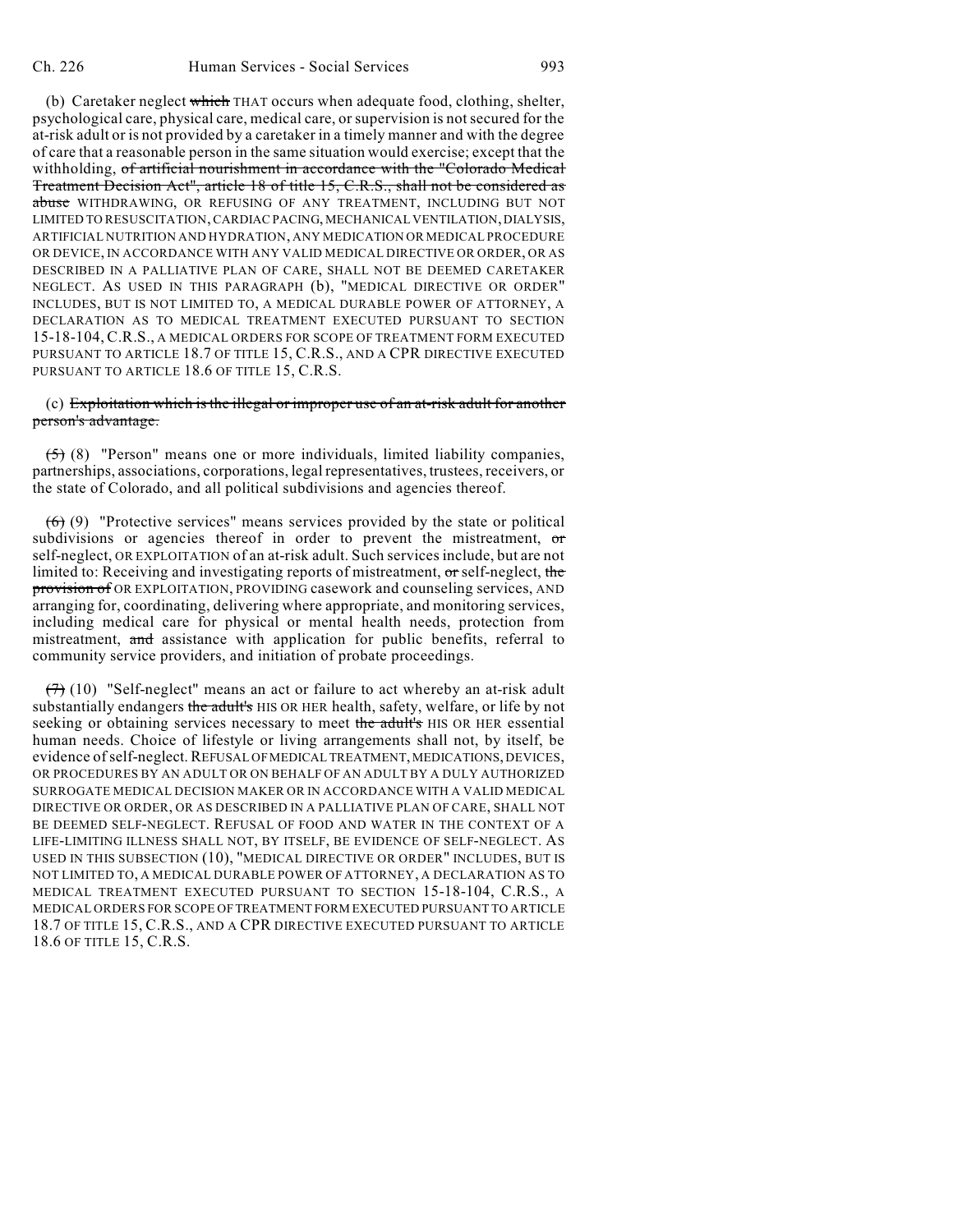**26-3.1-102. Reporting requirements.** (1) (a) An immediate oral report of abuse should be made or caused to be made within twenty-four hours to the  $A$  county department or during non-business hours to a local law enforcement agency responsible for investigating violations of state criminal laws protecting at-risk adults by any person specified in paragraph (b) of this subsection (1) who has observed the mistreatment, or self-neglect, OR EXPLOITATION of an at-risk adult or who has reasonable cause to believe that an at-risk adult has been mistreated, or is self-neglected, OR HAS BEEN EXPLOITED and is at imminent risk of mistreatment, or self-neglect, OR EXPLOITATION.

(b) The following persons are urged to make or initiate an initial oral report within twenty-four hours: followed by a written report within forty-eight hours.

Physicians, surgeons, physicians' assistants,  $\sigma$ r osteopaths, including physicians in training, PODIATRISTS, AND OCCUPATIONAL THERAPISTS;

(II) Medical examiners or AND coroners;

(III) Registered nurses, or licensed practical nurses, AND NURSE PRACTITIONERS;

(IV) Hospital and nursing home LONG-TERM CARE FACILITY personnel engaged in the admission, care, or treatment of patients;

(V) Psychologists and other mental health professionals;

(VI) Social work practitioners;

(VII) Dentists;

(VIII) Law enforcement officials and personnel;

(IX) Court-appointed guardians and conservators;

(X) Fire protection personnel;

(XI) Pharmacists;

(XII) Community-centered board staff;

(XIII) Personnel of banks, savings and loan associations, credit unions, and other lending or financial institutions; AND

#### (XIV) State and local long-term care ombudsmen.

 $(XV)$  Any A caretaker, staff member, or employee of or volunteer or consultant for any A licensed OR CERTIFIED care facility, agency, home, or governing board, INCLUDING BUT NOT LIMITED TO HOME HEALTH PROVIDERS.

(c) In addition to those persons urged by this subsection (1) to report known or suspected mistreatment, or self-neglect, OR EXPLOITATION of an at-risk adult and circumstances or conditions which THAT might reasonably result in mistreatment,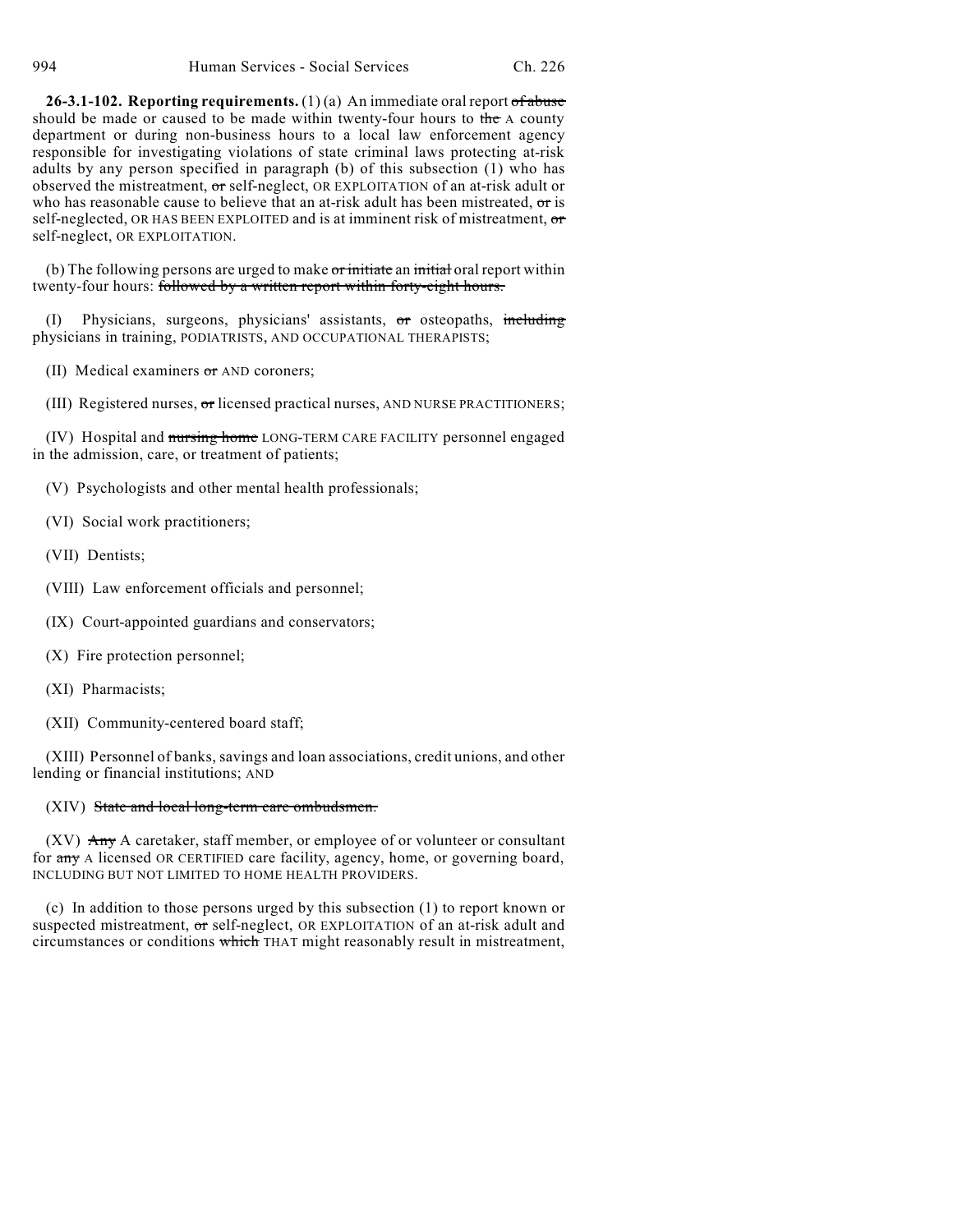or self-neglect, OR EXPLOITATION, any other person may report such known or suspected mistreatment, or self-neglect, OR EXPLOITATION and circumstances or conditions which THAT might reasonably result in mistreatment, or self-neglect, OR EXPLOITATION of an at-risk adult to the local law enforcement agency or the county department. Upon receipt of such report, the receiving agency shall prepare a written report within forty-eight hours.

(2) Pursuant to subsection (1) of this section, the report shall include:

(a) The name and address of the at-risk adult;

(b) The name and address of the at-risk adult's caretaker, if any;

(c) The age, if known, of such THE at-risk adult;

(d) The nature and extent of  $s$ uch THE at-risk adult's injury, if any;

(e) The nature and extent of the condition that will reasonably result in mistreatment, or self-neglect, OR EXPLOITATION; and

(f) Any other pertinent information.

(3) A copy of the report prepared by the county department in accordance with subsections (1) and (2) of this section shall be forwarded within twenty-four hours to the district attorney's office and the A local law enforcement agency. A report prepared by the A local law enforcement agency shall be forwarded within twenty-four hours to the county department and to the district attorney's office.

(4) No person, including a person specified in subsection (1) of this section, shall knowingly make a false report of mistreatment, or self-neglect, OR EXPLOITATION to a county department or local law enforcement agency. Any person who willfully violates the provisions of this subsection (4) commits a class 3 misdemeanor and shall be punished as provided in section 18-1.3-501, C.R.S., and SHALL BE liable for damages proximately caused thereby.

(5) Any person, except a perpetrator, complicitor, or coconspirator, who makes a report pursuant to this section shall be immune from any civil or criminal liability on account of such report, testimony, or participation in making such report, so long as such action was taken in good faith and not in reckless disregard of the truth or in violation of subsection (4) of this section.

(6) No person shall take any discriminatory, disciplinary, or retaliatory action against any person who, in good faith, makes a report OR FAILS TO MAKE A REPORT of suspected mistreatment, or neglect SELF-NEGLECT, OR EXPLOITATION of an at-risk adult.

(7) (a) Except as provided in paragraph (b) of this subsection (7), reports of the mistreatment, or self-neglect, OR EXPLOITATION of an at-risk adult, including the name and address of any at-risk adult, member of said adult's family, or informant, or any other identifying information contained in such reports, shall be confidential, and shall not be public information.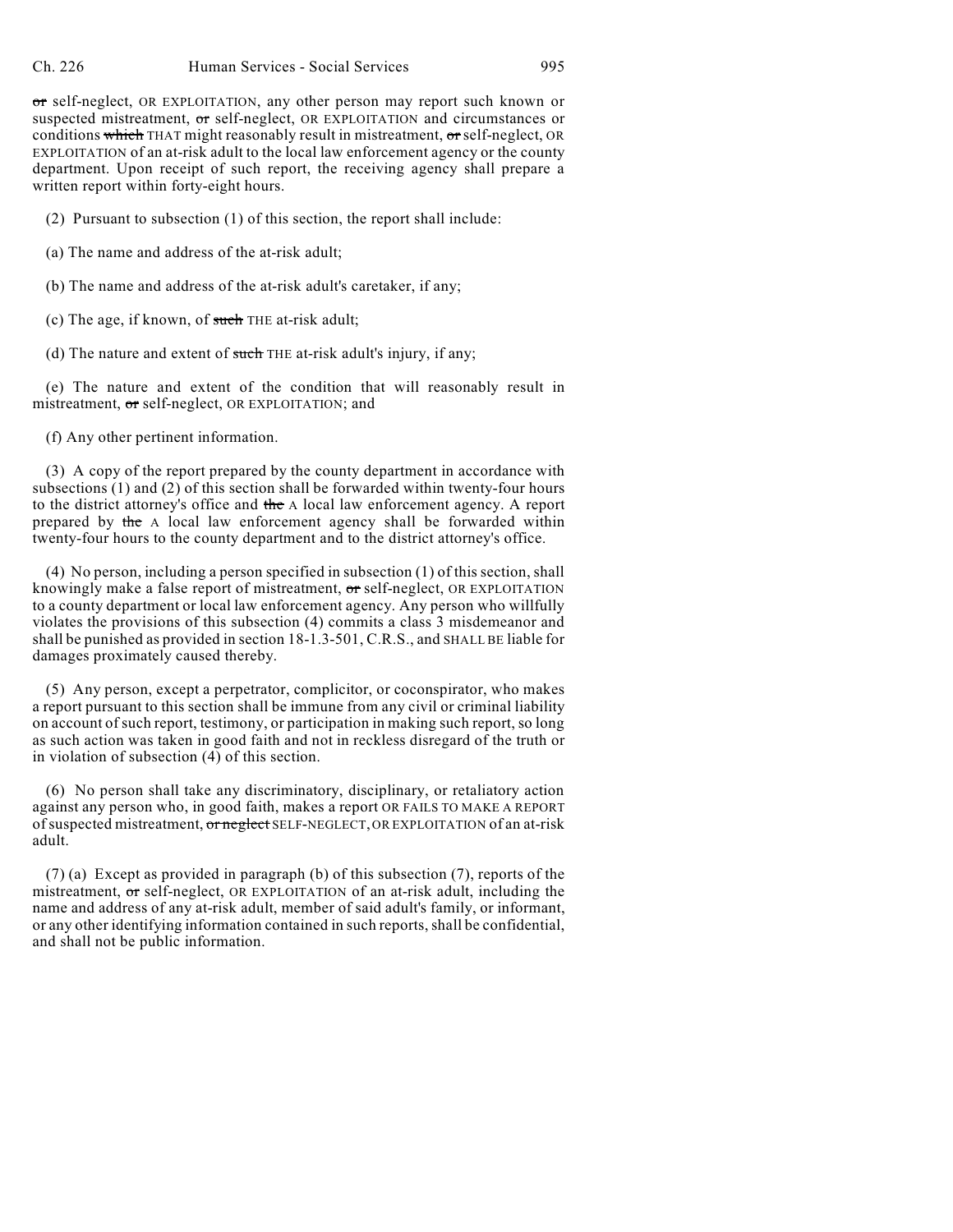(b) Disclosure of the name and address of an at-risk adult or member of said adult's family and other identifying A REPORT OF THE MISTREATMENT, SELF-NEGLECT, OR EXPLOITATION OF AN AT-RISK ADULT AND information contained in RELATING TO AN INVESTIGATION OF SUCH a report shall be permitted only when authorized by a court for good cause. Such disclosure shall not be prohibited when:

(I) A criminal complaint, information, or indictment based on the report is filed; or

(II) when There is a death of a suspected at-risk adult from mistreatment,  $\sigma$ r self-neglect, OR EXPLOITATION and a law enforcement agency files a formal charge or a grand jury issues an indictment in connection with the death; OR

(III) SUCH DISCLOSURE IS NECESSARY FOR THE COORDINATION OF MULTIPLE AGENCIES' INVESTIGATION OF A REPORT OR FOR THE PROVISION OF PROTECTIVE SERVICES TO AN AT-RISK ADULT.

(c) Any person who violates any provision of this subsection (7) is guilty of a class 2 petty offense and, upon conviction thereof, shall be punished by a fine of not more than three hundred dollars.

**26-3.1-103. Evaluations - investigations - rules.** (1) The agency receiving a report of mistreatment, or self-neglect, OR EXPLOITATION of an at-risk adult shall IMMEDIATELY make a thorough investigation immediately upon receipt EVALUATION of a report THE REPORTED LEVEL OF RISK. The immediate concern of the report EVALUATION shall be the protection of the at-risk adult. The investigation shall EVALUATION, at a minimum, SHALL include a face-to-face interview DETERMINATION OF A RESPONSE TIME FRAME AND WHETHER AN INVESTIGATION of the at-risk adult alleged to be mistreated or self-neglected ALLEGATIONS is required. IF A COUNTY DEPARTMENT DETERMINES THAT AN INVESTIGATION IS REQUIRED, the county department shall arrange for its AN investigation AND SUBSEQUENT PROVISION OF PROTECTIVE SERVICES to be conducted by persons trained to conduct such investigations AND PROVIDE PROTECTIVE SERVICES.

(2) It is the general assembly's intent that, in each county of the state,  $EACH$ COUNTY DEPARTMENT, law enforcement agencies AGENCY, county departments of social services, DISTRICT ATTORNEY'S OFFICE, and any other agencies AGENCY responsible under federal law or the laws of this state to investigate mistreatment, or self-neglect, OR EXPLOITATION of at-risk adults SHALL develop and implement cooperative agreements to coordinate the investigative duties of the SUCH agencies. and that The focus of such agreements shall be to ensure the best protection for at-risk adults. The agreements shall provide for special requests by one agency for assistance from another agency and for joint investigations. THE AGREEMENTS SHALL FURTHER PROVIDE THAT EACH AGENCY SHALL MAINTAIN THE CONFIDENTIALITY OF THE INFORMATION EXCHANGED PURSUANT TO SUCH JOINT INVESTIGATIONS.

(3) Each county or contiguous group of counties in the state in which a minimum number of reports of mistreatment, or self-neglect, OR EXPLOITATION of at-risk adults are annually filed shall establish an at-risk adult protection team. The state board shall promulgate rules to specify the minimum number of reports that will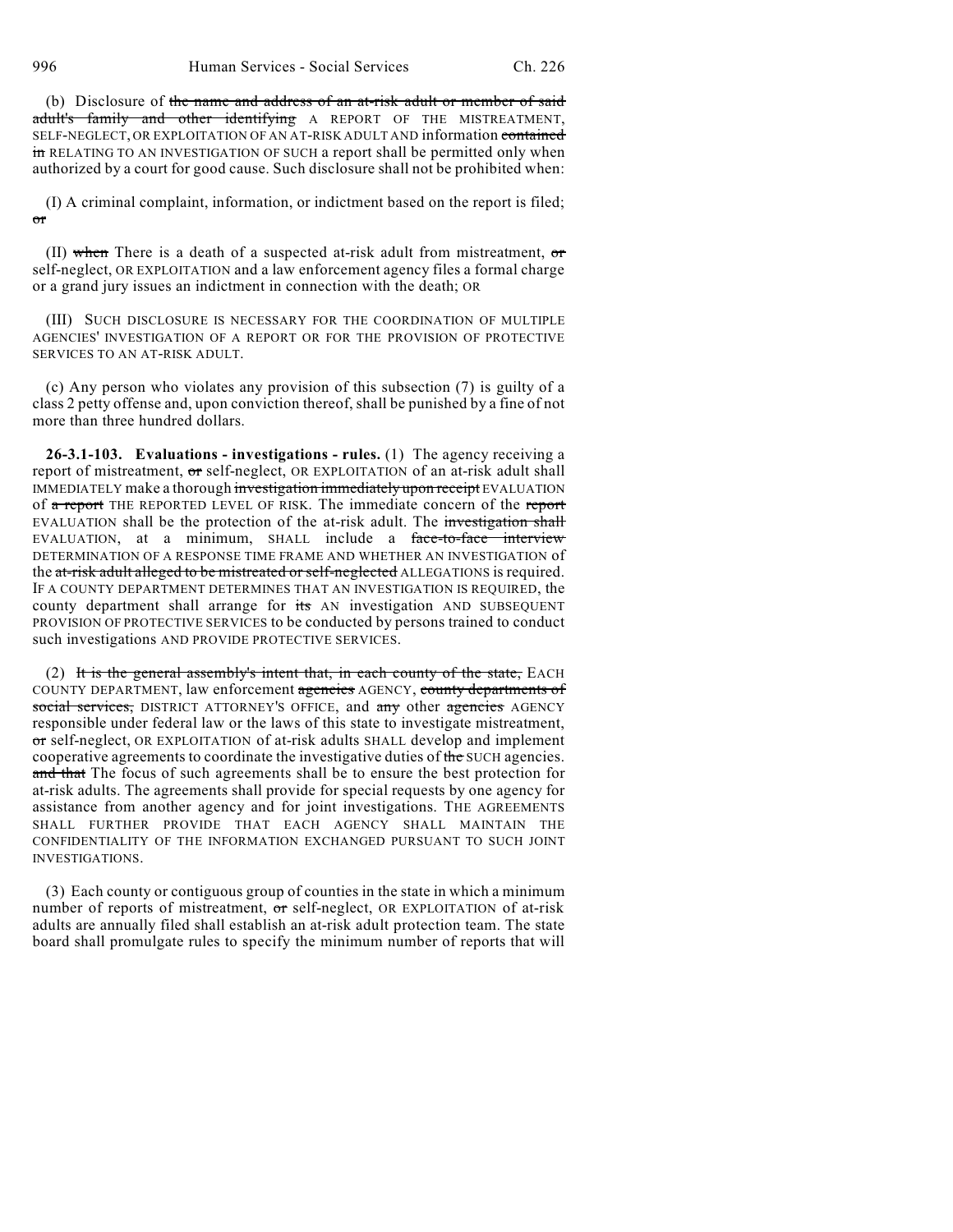require the establishment of an adult at-risk protection team. The at-risk adult protection team shall review the processes used to report and investigate mistreatment, or self-neglect, OR EXPLOITATION of at-risk adults, review the provision of protective services for such adults, facilitate interagency cooperation, and provide community education on the mistreatment, and self-neglect, AND EXPLOITATION of at-risk adults. The director of each county department is directed to SHALL create or coordinate a protection team for the respective county in accordance with rules adopted by the state board of human services, which rules shall govern the establishment, composition, and duties of the team and shall be consistent with this subsection (3).

(4) NOTWITHSTANDING ANY PROVISION OF SECTION 24-72-204, C.R.S., OR SECTION 11-105-110, C.R.S., OR ANY OTHER APPLICABLE LAW CONCERNING THE CONFIDENTIALITY OF FINANCIAL RECORDS TO THE CONTRARY, AGENCIES INVESTIGATING THE EXPLOITATION OF AN AT-RISK ADULT SHALL BE PERMITTED TO INSPECT ALL RECORDS OF THE AT-RISK ADULT ON WHOSE BEHALF THE INVESTIGATION IS BEING CONDUCTED, INCLUDING THE AT-RISK ADULT'S FINANCIAL RECORDS, UPON EXECUTION OF A PRIOR WRITTEN CONSENT FORM BY THE AT-RISK ADULT, IN ACCORDANCE WITH SECTION 6-21-103, C.R.S.

**26-3.1-104. Provision of protective services for at-risk adults - consent nonconsent - least restrictive intervention.** (1) If the A county director or such director's designee determines that an at-risk adult is being mistreated, or self-neglected, OR EXPLOITED, or is at risk thereof, and the at-risk adult consents in writing to protective services, the county director or designee shall immediately provide or arrange for the provision of protective services, WHICH SERVICES SHALL BE PROVIDED IN ACCORDANCE WITH THE PROVISIONS OF 28 CFR PART 35, SUBPART B.

(2) If the A county director or designee determines that an at-risk adult is being or has been mistreated, or self-neglected, OR EXPLOITED, or is at risk thereof, and if the at-risk adult APPEARS TO LACK CAPACITY TO MAKE DECISIONS AND does not consent to the receipt of protective services, the county director is urged, if no other appropriate person is able or willing, to petition the court, pursuant to part 3 of article 14 of title 15, C.R.S., for an order authorizing the provision of specific protective services and for the appointment of a guardian, for an order authorizing the appointment of a conservator pursuant to part 4 of article 14 of title 15, C.R.S., or for a court order providing for any combination of these actions.

(3) Any protective services provided pursuant to this section shall include only those services constituting the least restrictive intervention.

**26-3.1-105. [Formerly 26-3.1-206.] Prior consent form.** A financial institution shall offer eligible account holders, as defined in section 6-21-102, C.R.S., the option of signing a prior consent form in accordance with section 6-21-103, C.R.S.

**26-3.1-106. [Formerly 26-3.1-207] Training.** The general assembly strongly encourages training that focuses on detecting financial CIRCUMSTANCES OR CONDITIONS THAT MIGHT REASONABLY RESULT IN MISTREATMENT, SELF-NEGLECT, OR exploitation consistent with the identifiers of financial exploitation stated in section  $26-3.1-202$ , OF AN AT-RISK ADULT for those persons who are urged by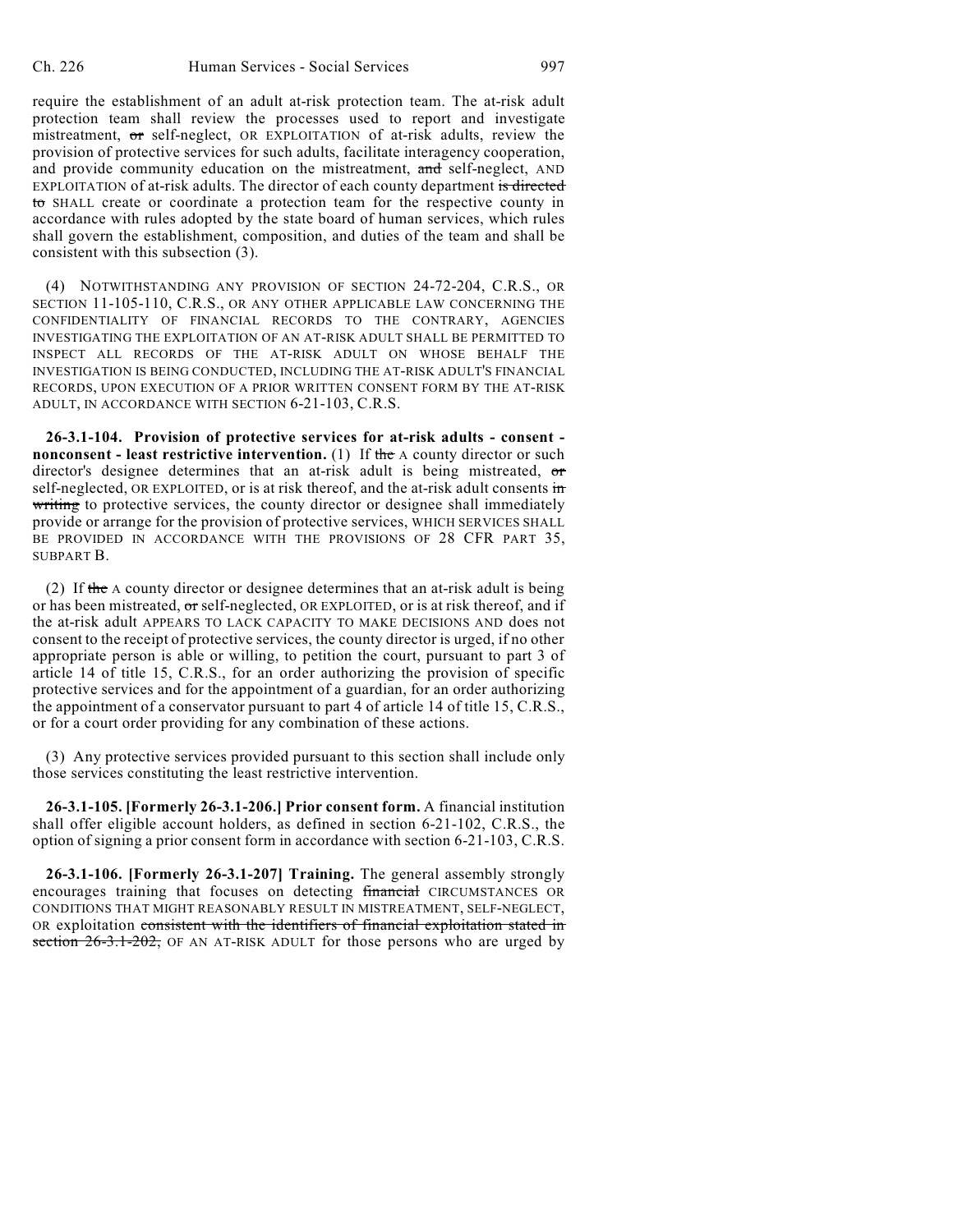section  $26-3.1-204$  SECTION 26-3.1-102 (1) to report known or suspected financial MISTREATMENT, SELF-NEGLECT, OR exploitation of an at-risk adult. and circumstances or conditions that might reasonably result in financial exploitation of an at-risk adult.

**26-3.1-107. Background check.** EACH COUNTY DEPARTMENT SHALL REQUIRE EACH PROTECTIVE SERVICES EMPLOYEE HIRED ON OR AFTER THE EFFECTIVE DATE OF THIS SECTION TO COMPLETE A FINGERPRINT-BASED CRIMINAL HISTORY RECORDS CHECK UTILIZING THE RECORDS OF THE COLORADO BUREAU OF INVESTIGATION AND THE FEDERAL BUREAU OF INVESTIGATION. THE EMPLOYEE SHALL PAY THE COST OF THE FINGERPRINT-BASED CRIMINAL HISTORY RECORDS CHECK UNLESS THE COUNTY DEPARTMENT CHOOSES TO PAY THE COST. UPON COMPLETION OF THE CRIMINAL HISTORY RECORDS CHECK, THE COLORADO BUREAU OF INVESTIGATION SHALL FORWARD THE RESULTS TO THE COUNTY DEPARTMENT. THE COUNTY DEPARTMENT MAY REQUIRE A NAME-BASED CRIMINAL HISTORY RECORDS CHECK FOR AN APPLICANT OR AN EMPLOYEE WHO HAS TWICE SUBMITTED TO A FINGERPRINT-BASED CRIMINAL HISTORY RECORDS CHECK AND WHOSE FINGERPRINTS ARE UNCLASSIFIABLE.

**26-3.1-108. [Formerly 26-3.1-105] Rules.** The state department shall promulgate appropriate rules and regulations for the implementation of this article.

**26-3.1-109. [Formerly 26-3.1-106] Limitation.** Nothing in this article shall be construed to mean that a person is abused MISTREATED, neglected, exploited, or in need of emergency or protective services for the sole reason that he or she is being furnished or relies upon treatment by spiritual means through prayer alone in accordance with the tenets and practices of that person's recognized church or religious denomination, nor shall anything in this article be construed to authorize, permit, or require any medical care or treatment in contravention of the stated or implied objection of such a person.

**SECTION 2. Repeal of relocated and nonrelocated provisions in this act.** In Colorado Revised Statutes, **repeal** part 2 of article 3.1 of title 26; of which 26-3.1-201 through 26-3.1-205 and 26-3.1-208 are not relocated.

**SECTION 3.** In Colorado Revised Statutes, **add** part 3 of article 3.1 of title 26 as follows:

#### PART 3 ELDER ABUSE TASK FORCE

**26-3.1-301. Elder abuse task force - legislative declaration - creation - duties - report - repeal.** (1) THE GENERAL ASSEMBLY HEREBY FINDS, DETERMINES, AND DECLARES THAT:

(a) IT IS WITHIN THE POWER OF THE GENERAL ASSEMBLY TO ADDRESS ISSUES RELATED TO PROTECTIONS FOR ELDERLY AT-RISK ADULTS;

(b) AT-RISK ELDERLY ADULTS MAY BE SUBJECTED TO MISTREATMENT AND EXPLOITATION, AND THE STATE HAS A RESPONSIBILITY TO PROTECT THESE PERSONS;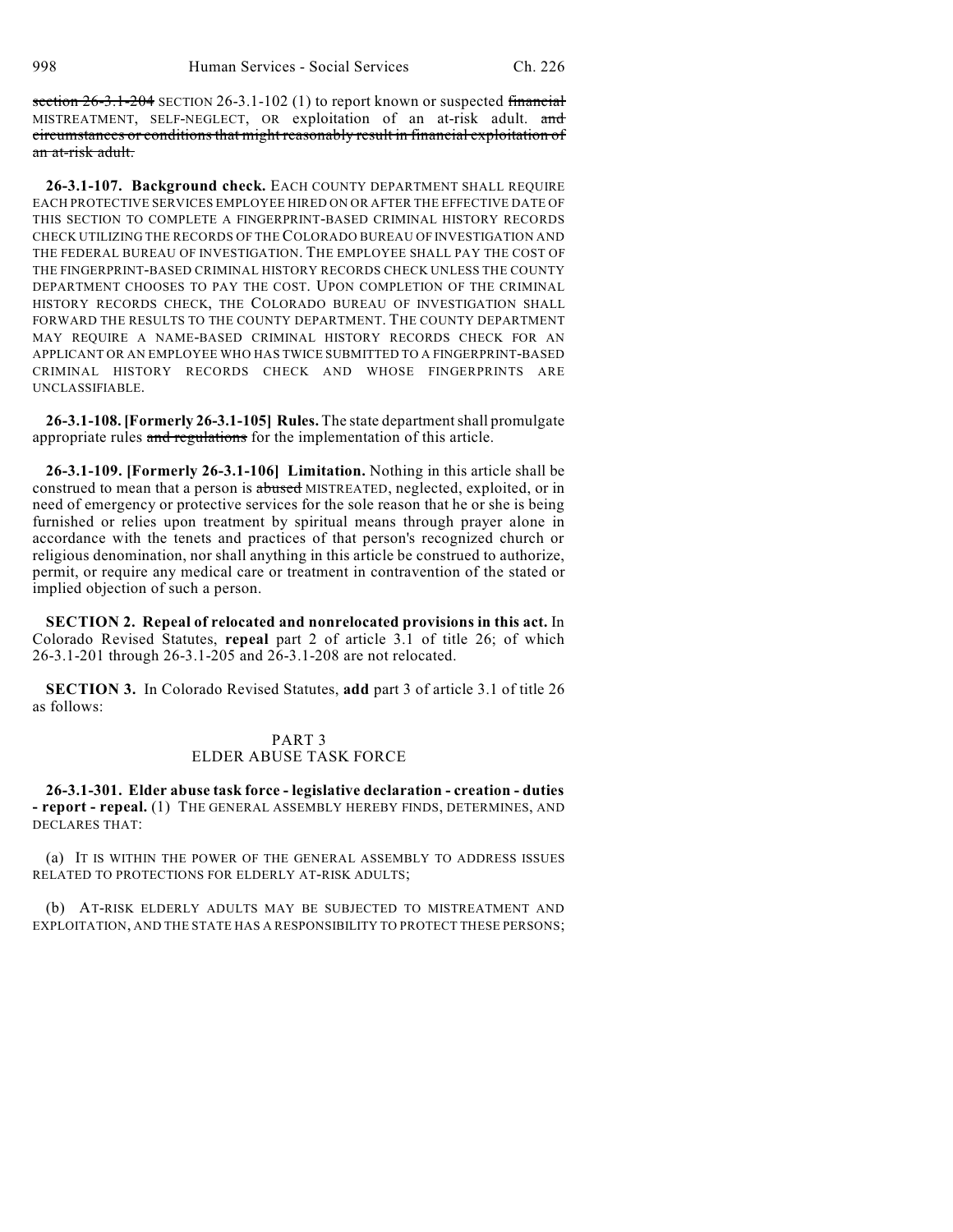(c) ISSUES RELATED TO PROTECTIONS FOR AT-RISK ELDERLY ADULTS ARE A MATTER OF STATEWIDE CONCERN AND SHOULD BE ADDRESSED BY THE GENERAL ASSEMBLY; AND

(d) IT IS THE INTENT OF THE GENERAL ASSEMBLY THAT THE RECOMMENDATIONS OF THE TASK FORCE CREATED IN THIS SECTION WILL LEAD TO THE IMPLEMENTATION OF A COMPLETE SYSTEM OF REPORTING OF MISTREATMENT AND EXPLOITATION OF AT-RISK ELDERLY ADULTS BY SEPTEMBER 1, 2013, SUBJECT TO THE AVAILABILITY OF SUFFICIENT FUNDING FOR SUCH IMPLEMENTATION AT THE STATE AND COUNTY LEVELS, AND THE ENACTMENT OF SUCH STATUTORY CHANGES AS MAY BE NECESSARY FOR SUCH IMPLEMENTATION.

(2) THERE IS HEREBY CREATED THE ELDER ABUSE TASK FORCE, REFERRED TO IN THIS SECTION AS THE "TASK FORCE", WHICH SHALL MEET DURING THE INTERIM AFTER THE SECOND REGULAR SESSION OF THE SIXTY-EIGHTH GENERAL ASSEMBLY.

(3) THE TASK FORCE SHALL STUDY THE PROBLEM OF MISTREATMENT AND EXPLOITATION OF AT-RISK ELDERLY ADULTS IN COLORADO AND PREPARE RECOMMENDATIONS FOR THE CONSIDERATION OF THE GENERAL ASSEMBLY, WHICH RECOMMENDATIONS, AT A MINIMUM, SHALL INCLUDE:

(a) RECOMMENDATIONS CONCERNING HOW TO REQUIRE CERTAIN PERSONS, ON AND AFTER SEPTEMBER 1, 2013, TO REPORT KNOWN OR SUSPECTED MISTREATMENT OR EXPLOITATION OF AT-RISK ELDERLY ADULTS;

(b) RECOMMENDATIONS CONCERNING THE PROVISION OF PROTECTIVE SERVICES BY COUNTY DEPARTMENTS TO AT-RISK ELDERLY ADULTS WHO ARE MISTREATED OR EXPLOITED;

(c) RECOMMENDATIONS CONCERNING THE MINIMUM AGE FOR A PERSON TO BE CONSIDERED AN "AT-RISK ELDERLY ADULT" FOR THE PURPOSES OF THIS PART 3;

(d) AN ESTIMATE OF THE COSTS, INCLUDING WORKLOAD IMPACTS, TO BE INCURRED BY THE STATE DEPARTMENT, COUNTY DEPARTMENTS, AND LAW ENFORCEMENT AGENCIES OF THE STATE AS A RESULT OF REQUIRING CERTAIN PERSONS, ON AND AFTER SEPTEMBER 1, 2013, TO REPORT KNOWN OR SUSPECTED MISTREATMENT AND EXPLOITATION OF AT-RISK ELDERLY ADULTS;

(e) IDENTIFICATION OF SUSTAINABLE SOURCES OF FUNDING, INCLUDING BUT NOT LIMITED TO NEW REVENUES, THAT MAY BE USED TO OFFSET THE COSTS TO BE INCURRED BY THE STATE DEPARTMENT, COUNTY DEPARTMENTS, AND LAW ENFORCEMENT AGENCIES OF THE STATE AS A RESULT OF REQUIRING CERTAIN PERSONS, ON AND AFTER SEPTEMBER 1, 2013, TO REPORT KNOWN OR SUSPECTED MISTREATMENT AND EXPLOITATION OF AT-RISK ELDERLY ADULTS;

(f) RECOMMENDATIONS FOR TRAINING EMPLOYEES OF THE STATE DEPARTMENT AND COUNTY DEPARTMENTS TO USE OUTCOME-BASED BEST PRACTICES IN THE PROVISION OF PROTECTIVE SERVICES TO AT-RISK ELDERLY ADULTS;

(g) RECOMMENDATIONS REGARDING THE ADEQUACY OR INADEQUACY OF EXISTING CRIMINAL PENALTIES FOR OFFENSES AGAINST AT-RISK ADULTS, AS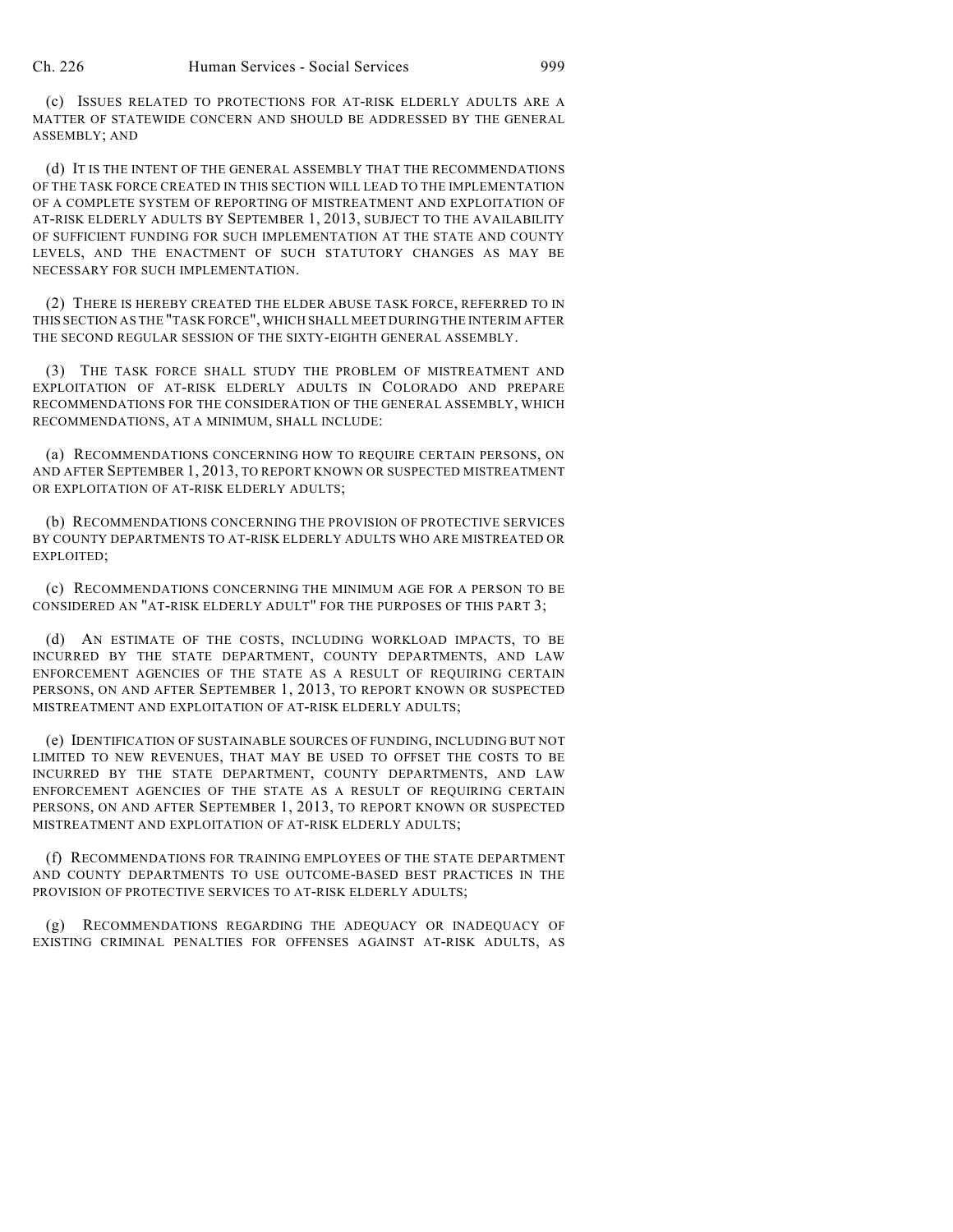DESCRIBED IN ARTICLE 6.5 OF TITLE 18, C.R.S.; AND

(h) RECOMMENDATIONS CONCERNING THE RECONCILIATION OF THE DEFINITION OF "AT-RISK ADULT" IN SECTION 26-3.1-101 WITH THE DEFINITION OF "AT-RISK ADULT" IN SECTION 18-6.5-102 (1), C.R.S.

(4) THE TASK FORCE SHALL CONSIST OF THE FOLLOWING MEMBERS:

(a) THE EXECUTIVE DIRECTOR OF THE STATE DEPARTMENT OR HIS OR HER DESIGNEE; AND

(b) THE FOLLOWING MEMBERS, TO BE APPOINTED BY THE EXECUTIVE DIRECTOR OF THE STATE DEPARTMENT:

(I) A REPRESENTATIVE OF A STATEWIDE ORGANIZATION OF SOCIAL WORKERS;

(II) A REPRESENTATIVE OF A STATEWIDE ORGANIZATION OF DISTRICT ATTORNEYS;

(III) A REPRESENTATIVE OF A STATEWIDE ORGANIZATION OF LONG-TERM CARE PROVIDERS FOR AT-RISK ADULTS;

(IV) A REPRESENTATIVE OF A STATEWIDE ORGANIZATION OF PERSONS WHO PROVIDE LEGAL ADVICE TO AT-RISK ADULTS;

(V) A REPRESENTATIVE OF A STATEWIDE ORGANIZATION OF BANKS AND OTHER FINANCIAL ENTITIES;

(VI) A REPRESENTATIVE OF A STATEWIDE ORGANIZATION OF LAW ENFORCEMENT OFFICERS;

(VII) A REPRESENTATIVE OF A STATEWIDE SOCIETY OF HEALTH CARE PROFESSIONALS;

(VIII) THE ATTORNEY GENERAL OR HIS OR HER DESIGNEE;

(IX) A REPRESENTATIVE OF A STATEWIDE ORGANIZATION THAT ADVOCATES ON BEHALF OF ELDERLY PERSONS;

(X) A REPRESENTATIVE OF A STATEWIDE ORGANIZATION THAT ADVOCATES ON BEHALF OF CRIME VICTIMS;

(XI) A REPRESENTATIVE OF A STATEWIDE ORGANIZATION THAT ADVOCATES ON BEHALF OF PERSONS WITH DISABILITIES;

(XII) A REPRESENTATIVE OFCOUNTY DEPARTMENTS WHO HAS EXPERIENCE IN THE PROVISION OF PROTECTIVE SERVICES TO AT-RISK ADULTS;

(XIII) A REPRESENTATIVE OF STATE AND LOCAL LONG-TERM CARE OMBUDSMEN;

(XIV) A REPRESENTATIVE OF A HOSPICE CARE ORGANIZATION;